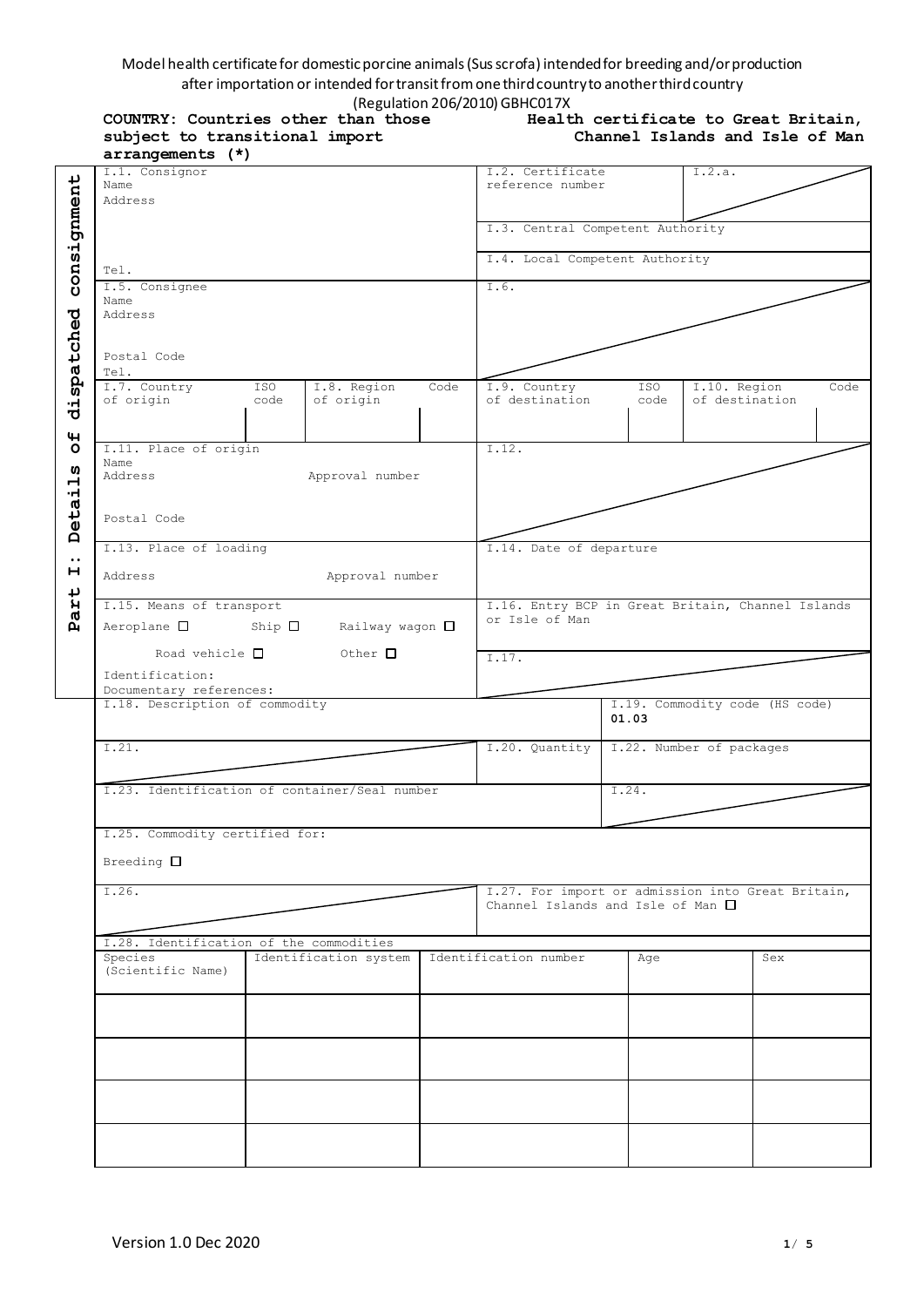## **Model POR X**

## **COUNTRY: Countries other than those subject to transitional import arrangements (\*)**

|                                                                                 |                                                                                                                                                                                                                                            |                                                                                                                                                                                                                                                                                                                                                                       | II. Health information                     |                                                                                                                                                                                                        | II.a. Certificate reference no                                                                                                                                                                                                                                                                                                                                                                                                                                                                                                                                                                                                                                                | II.b. |  |  |
|---------------------------------------------------------------------------------|--------------------------------------------------------------------------------------------------------------------------------------------------------------------------------------------------------------------------------------------|-----------------------------------------------------------------------------------------------------------------------------------------------------------------------------------------------------------------------------------------------------------------------------------------------------------------------------------------------------------------------|--------------------------------------------|--------------------------------------------------------------------------------------------------------------------------------------------------------------------------------------------------------|-------------------------------------------------------------------------------------------------------------------------------------------------------------------------------------------------------------------------------------------------------------------------------------------------------------------------------------------------------------------------------------------------------------------------------------------------------------------------------------------------------------------------------------------------------------------------------------------------------------------------------------------------------------------------------|-------|--|--|
|                                                                                 |                                                                                                                                                                                                                                            |                                                                                                                                                                                                                                                                                                                                                                       |                                            |                                                                                                                                                                                                        |                                                                                                                                                                                                                                                                                                                                                                                                                                                                                                                                                                                                                                                                               |       |  |  |
|                                                                                 |                                                                                                                                                                                                                                            |                                                                                                                                                                                                                                                                                                                                                                       |                                            |                                                                                                                                                                                                        |                                                                                                                                                                                                                                                                                                                                                                                                                                                                                                                                                                                                                                                                               |       |  |  |
|                                                                                 | 11.1. Public Health Attestation                                                                                                                                                                                                            |                                                                                                                                                                                                                                                                                                                                                                       |                                            |                                                                                                                                                                                                        |                                                                                                                                                                                                                                                                                                                                                                                                                                                                                                                                                                                                                                                                               |       |  |  |
| Certification                                                                   |                                                                                                                                                                                                                                            | I, the undersigned official veterinarian hereby certify that the animals described in this<br>certificate:                                                                                                                                                                                                                                                            |                                            |                                                                                                                                                                                                        |                                                                                                                                                                                                                                                                                                                                                                                                                                                                                                                                                                                                                                                                               |       |  |  |
| $\bullet\bullet$<br>н                                                           |                                                                                                                                                                                                                                            | II.1.1. come from holdings which have been free from any official prohibition on health grounds, for<br>the last 42 days in the case of brucellosis, for the last 30 days in the case of anthrax and<br>for the past six months in the case of rabies and, the animals have not been in contact with<br>animals from holdings which did not satisfy these conditions; |                                            |                                                                                                                                                                                                        |                                                                                                                                                                                                                                                                                                                                                                                                                                                                                                                                                                                                                                                                               |       |  |  |
| н                                                                               | 11.1.2. have not received:                                                                                                                                                                                                                 |                                                                                                                                                                                                                                                                                                                                                                       |                                            |                                                                                                                                                                                                        |                                                                                                                                                                                                                                                                                                                                                                                                                                                                                                                                                                                                                                                                               |       |  |  |
| $\overline{\mathbf{t}}$<br>.<br>کا<br>- any stilbene or thyrostatic substances, |                                                                                                                                                                                                                                            |                                                                                                                                                                                                                                                                                                                                                                       |                                            |                                                                                                                                                                                                        |                                                                                                                                                                                                                                                                                                                                                                                                                                                                                                                                                                                                                                                                               |       |  |  |
|                                                                                 | д<br>- oestrogenic, androgenic, gestagenic or $\beta$ -agonist substances for purposes other than<br>therapeutic or zootechnic treatment (as defined in Directive 96/22/EC).                                                               |                                                                                                                                                                                                                                                                                                                                                                       |                                            |                                                                                                                                                                                                        |                                                                                                                                                                                                                                                                                                                                                                                                                                                                                                                                                                                                                                                                               |       |  |  |
|                                                                                 |                                                                                                                                                                                                                                            |                                                                                                                                                                                                                                                                                                                                                                       |                                            |                                                                                                                                                                                                        | (1) $({}^{2})$ ( ${}^{9}$ ) [II.1.3. are domestic porcine animals either coming from a holding officially recognised as<br>applying controlled housing conditions in accordance with Article 8 of Regulation (EC)<br>No 2015/1375 or are not weaned and less than 5 weeks of age.]                                                                                                                                                                                                                                                                                                                                                                                            |       |  |  |
|                                                                                 | II.2.                                                                                                                                                                                                                                      |                                                                                                                                                                                                                                                                                                                                                                       |                                            | Animal Health attestation                                                                                                                                                                              |                                                                                                                                                                                                                                                                                                                                                                                                                                                                                                                                                                                                                                                                               |       |  |  |
|                                                                                 |                                                                                                                                                                                                                                            |                                                                                                                                                                                                                                                                                                                                                                       |                                            | the following requirements:                                                                                                                                                                            | I, the undersigned official veterinarian, hereby certify, that the animals described above meet                                                                                                                                                                                                                                                                                                                                                                                                                                                                                                                                                                               |       |  |  |
|                                                                                 |                                                                                                                                                                                                                                            |                                                                                                                                                                                                                                                                                                                                                                       | this certificate:                          |                                                                                                                                                                                                        |                                                                                                                                                                                                                                                                                                                                                                                                                                                                                                                                                                                                                                                                               |       |  |  |
|                                                                                 | $(2)$ either<br>(a)                                                                                                                                                                                                                        |                                                                                                                                                                                                                                                                                                                                                                       | and vesicular exanthema, and]              | has been free for 24 months from foot-and-mouth disease, for 12 months from<br>rinderpest, African swine fever, classical swine fever, swine vesicular disease                                         |                                                                                                                                                                                                                                                                                                                                                                                                                                                                                                                                                                                                                                                                               |       |  |  |
|                                                                                 | $(^2)$ or<br>(i)                                                                                                                                                                                                                           |                                                                                                                                                                                                                                                                                                                                                                       | and [swine vesicular disease] $(^2)$ , and | [(a) (i) has been free [for 24 months from foot-and-mouth disease] $\binom{2}{2}$ , for 12 months from<br>rinderpest, African swine fever, vesicular exanthema, [classical swine fever] $\binom{2}{1}$ |                                                                                                                                                                                                                                                                                                                                                                                                                                                                                                                                                                                                                                                                               |       |  |  |
|                                                                                 |                                                                                                                                                                                                                                            |                                                                                                                                                                                                                                                                                                                                                                       |                                            | has been considered free from [foot-and-mouth disease] $\binom{2}{2}$ , [classical swine<br>without having had cases/outbreaks from that date, and authorised to export these                          |                                                                                                                                                                                                                                                                                                                                                                                                                                                                                                                                                                                                                                                                               |       |  |  |
|                                                                                 | $(2)$ either                                                                                                                                                                                                                               |                                                                                                                                                                                                                                                                                                                                                                       | (b)                                        | for 6 months from vesicular stomatitis, and]                                                                                                                                                           |                                                                                                                                                                                                                                                                                                                                                                                                                                                                                                                                                                                                                                                                               |       |  |  |
|                                                                                 | $(^2)$ $(^8)$ or                                                                                                                                                                                                                           |                                                                                                                                                                                                                                                                                                                                                                       | (b)                                        | of the quarantine; and]                                                                                                                                                                                | the animals have been kept for the 21 days, or since birth if younger than 21<br>days of age, prior to entering the pre-export quarantine in a holding in which<br>no case of vesicular stomatitis was officially reported during that period and<br>during the pre-export quarantine of not less than 30 days prior to shipment in a<br>quarantine station protected from vector insects where they were subjected with<br>negative results at a serum dilution of 1 in 32 to a virus neutralisation test<br>for vesicular stomatitis carried out as referred to in Part 6 of Annex 1 to<br>Requlation (EU) No 206/2010 on samples taken at least 21 days after commencement |       |  |  |
|                                                                                 |                                                                                                                                                                                                                                            |                                                                                                                                                                                                                                                                                                                                                                       | (c)                                        | these diseases are not permitted;                                                                                                                                                                      | where during the last 12 months, no vaccination against these diseases has been<br>carried out and imports of domestic cloven-hoofed animals vaccinated against                                                                                                                                                                                                                                                                                                                                                                                                                                                                                                               |       |  |  |
|                                                                                 | II.2.2. they have remained in territory described under point II.2.1 since birth, or for at least the<br>last six months before dispatch to Great Britain and without contact with imported cloven-hoofed<br>animals for the last 30 days; |                                                                                                                                                                                                                                                                                                                                                                       |                                            |                                                                                                                                                                                                        |                                                                                                                                                                                                                                                                                                                                                                                                                                                                                                                                                                                                                                                                               |       |  |  |
|                                                                                 |                                                                                                                                                                                                                                            |                                                                                                                                                                                                                                                                                                                                                                       |                                            | diseases referred to in point II.2.1;                                                                                                                                                                  | II.2.3. they have remained in the holdings(s) described under box reference 1.11 since birth, or for<br>at least 40 days prior to dispatch, and, during this period, in the holding(s) and in an area<br>with a 10 km radius around the holding(s) of origin, there has been no case/outbreak of the                                                                                                                                                                                                                                                                                                                                                                          |       |  |  |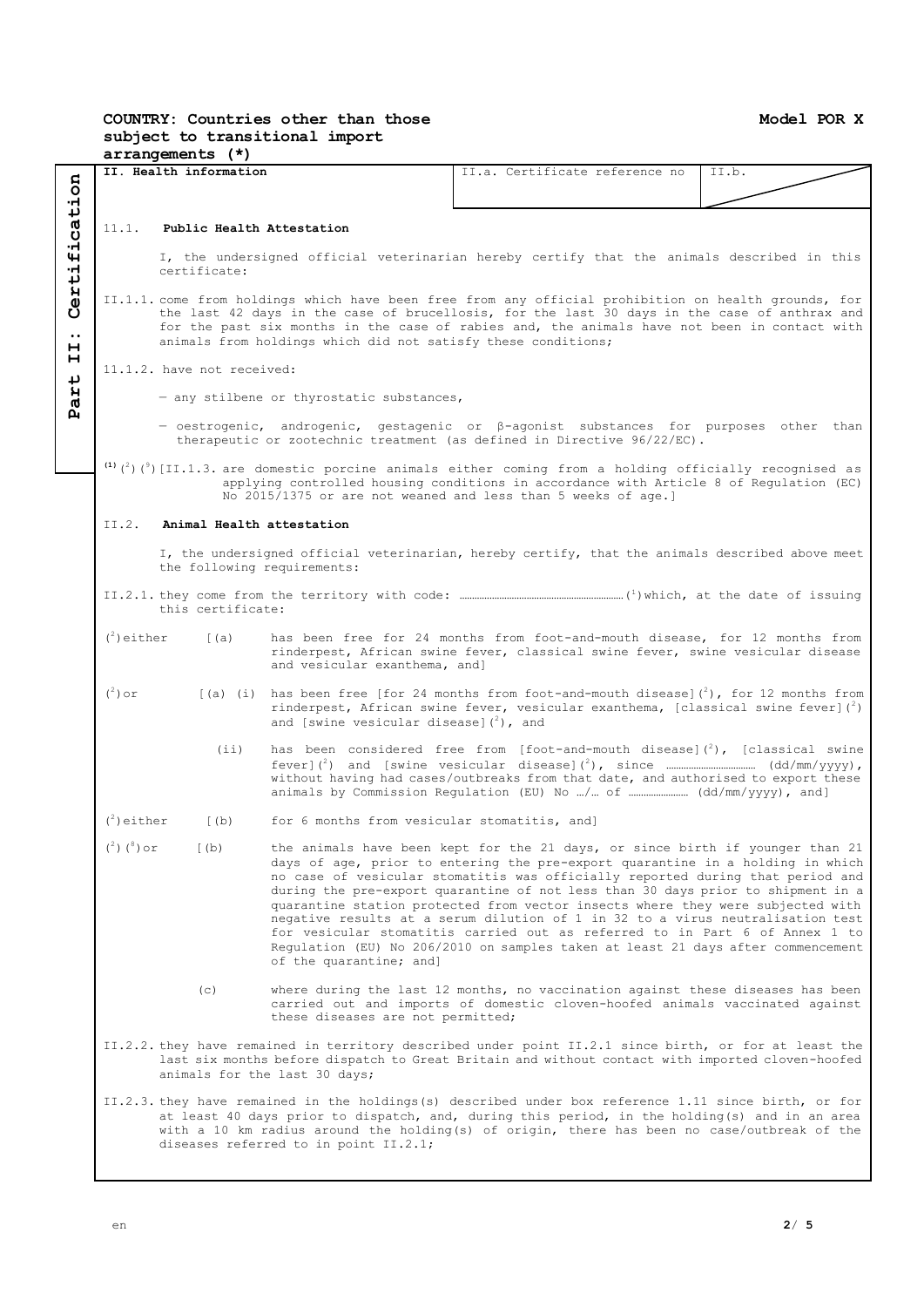# **COUNTRY: Countries other than those subject to transitional import**

| arrangements (*)                                                                                                                                                                                                                                                                               |                                                                                                                                                                                                                                    |                                                                                                |                                                                                                                                                                 |       |  |  |  |
|------------------------------------------------------------------------------------------------------------------------------------------------------------------------------------------------------------------------------------------------------------------------------------------------|------------------------------------------------------------------------------------------------------------------------------------------------------------------------------------------------------------------------------------|------------------------------------------------------------------------------------------------|-----------------------------------------------------------------------------------------------------------------------------------------------------------------|-------|--|--|--|
| II. Health information                                                                                                                                                                                                                                                                         |                                                                                                                                                                                                                                    |                                                                                                | II.a. Certificate reference no                                                                                                                                  | II.b. |  |  |  |
|                                                                                                                                                                                                                                                                                                |                                                                                                                                                                                                                                    |                                                                                                |                                                                                                                                                                 |       |  |  |  |
| they are not animals to be killed under a national programme for the eradication of<br>II.2.4. A<br>diseases, nor have they been vaccinated against the diseases referred to in point                                                                                                          |                                                                                                                                                                                                                                    |                                                                                                |                                                                                                                                                                 |       |  |  |  |
| II.2.1;                                                                                                                                                                                                                                                                                        |                                                                                                                                                                                                                                    |                                                                                                |                                                                                                                                                                 |       |  |  |  |
|                                                                                                                                                                                                                                                                                                | $({}^{2})$ $({}^{3})$ [II.2.4. B<br>they have been subjected within the past 30 days to a test for swine vesicular<br>disease antibodies and a test for classical swine fever antibodies with negative<br>results in both cases; 1 |                                                                                                |                                                                                                                                                                 |       |  |  |  |
|                                                                                                                                                                                                                                                                                                | $({}^{2})$ $({}^{4})$ [II.2.4. C<br>they have been subjected within the past 30 days to a buffered Brucella antigen<br>test for porcine brucellosis with negative results; )                                                       |                                                                                                |                                                                                                                                                                 |       |  |  |  |
| II.2.5                                                                                                                                                                                                                                                                                         | programme;                                                                                                                                                                                                                         |                                                                                                | they come from herds which are not restricted under the national brucellosis eradication                                                                        |       |  |  |  |
| II.2.6                                                                                                                                                                                                                                                                                         |                                                                                                                                                                                                                                    |                                                                                                | they are/were( $^2$ ) dispatched from their holding(s) of origin, without passing through any market,                                                           |       |  |  |  |
| $\binom{2}{1}$ either                                                                                                                                                                                                                                                                          |                                                                                                                                                                                                                                    | [directly to Great Britain,]                                                                   |                                                                                                                                                                 |       |  |  |  |
| $(^2)$ or                                                                                                                                                                                                                                                                                      |                                                                                                                                                                                                                                    | within the territory described under point II.2.1,]<br>and, until dispatched to Great Britain: | [to the officially authorised assembly centre described under box reference I.13 situated                                                                       |       |  |  |  |
| (a)                                                                                                                                                                                                                                                                                            |                                                                                                                                                                                                                                    |                                                                                                | they did not come in contact with other cloven-hoofed animals not complying with the<br>health requirements as described in this certificate, and               |       |  |  |  |
| (b)                                                                                                                                                                                                                                                                                            | they were not at any place where, or around which within a 10 km radius, during the<br>previous 40 days there has been a case/outbreak of any of the diseases referred to in<br>point II.2.1, and                                  |                                                                                                |                                                                                                                                                                 |       |  |  |  |
| (C)                                                                                                                                                                                                                                                                                            |                                                                                                                                                                                                                                    |                                                                                                | in the case the country has not been free for 6 months of vesicular stomatitis, they<br>were transported to the place of loading protected from vector insects; |       |  |  |  |
| II.2.7.                                                                                                                                                                                                                                                                                        | any transport vehicles or containers in which they were loaded were cleaned and<br>disinfected before loading with an officially authorised disinfectant;                                                                          |                                                                                                |                                                                                                                                                                 |       |  |  |  |
| II.2.8.<br>they were examined by an official veterinarian within 24 hours of loading and showed no<br>clinical sign of disease;                                                                                                                                                                |                                                                                                                                                                                                                                    |                                                                                                |                                                                                                                                                                 |       |  |  |  |
| means of transport described under box reference I.15 that were cleaned and disinfected before<br>loading with an officially authorised disinfectant and so constructed that faeces, urine, litter<br>or fodder could not flow or fall out of the vehicle or container during transportation.  |                                                                                                                                                                                                                                    |                                                                                                |                                                                                                                                                                 |       |  |  |  |
| II.3. Animal transport attestation                                                                                                                                                                                                                                                             |                                                                                                                                                                                                                                    |                                                                                                |                                                                                                                                                                 |       |  |  |  |
| I, the undersigned official veterinarian, hereby certify, that the animals described above are fit for<br>the intended transport and have been treated before and at the time of loading in accordance with the<br>relevant provisions of Regulation (EC) No 1/2005.                           |                                                                                                                                                                                                                                    |                                                                                                |                                                                                                                                                                 |       |  |  |  |
| $(2)$ $(6)$ [II.4. Specific requirements                                                                                                                                                                                                                                                       |                                                                                                                                                                                                                                    |                                                                                                |                                                                                                                                                                 |       |  |  |  |
| II.4.1. Aujeszky's disease is notifiable in the country referred to in box reference I.7;                                                                                                                                                                                                      |                                                                                                                                                                                                                                    |                                                                                                |                                                                                                                                                                 |       |  |  |  |
| II.4.2. according to official information, no clinical, pathological or serological evidence of<br>Aujeszky's disease has been recorded for the last 12 months in the holdings(s) of origin referred<br>to in box reference I.11., and in those holdings situated in its vicinity within 5 km; |                                                                                                                                                                                                                                    |                                                                                                |                                                                                                                                                                 |       |  |  |  |
| II.4.3. animals referred to in box reference I.28:                                                                                                                                                                                                                                             |                                                                                                                                                                                                                                    |                                                                                                |                                                                                                                                                                 |       |  |  |  |
|                                                                                                                                                                                                                                                                                                | (a) prior to dispatch for exportation, have remained since birth in the holding(s) of origin                                                                                                                                       |                                                                                                |                                                                                                                                                                 |       |  |  |  |

(a) prior to dispatch for exportation, have remained since birth in the holding(s) of origin referred to in box reference I.11. or they have remained in this(ese) holding(s) for the last 3 months and in others of equivalent status since birth,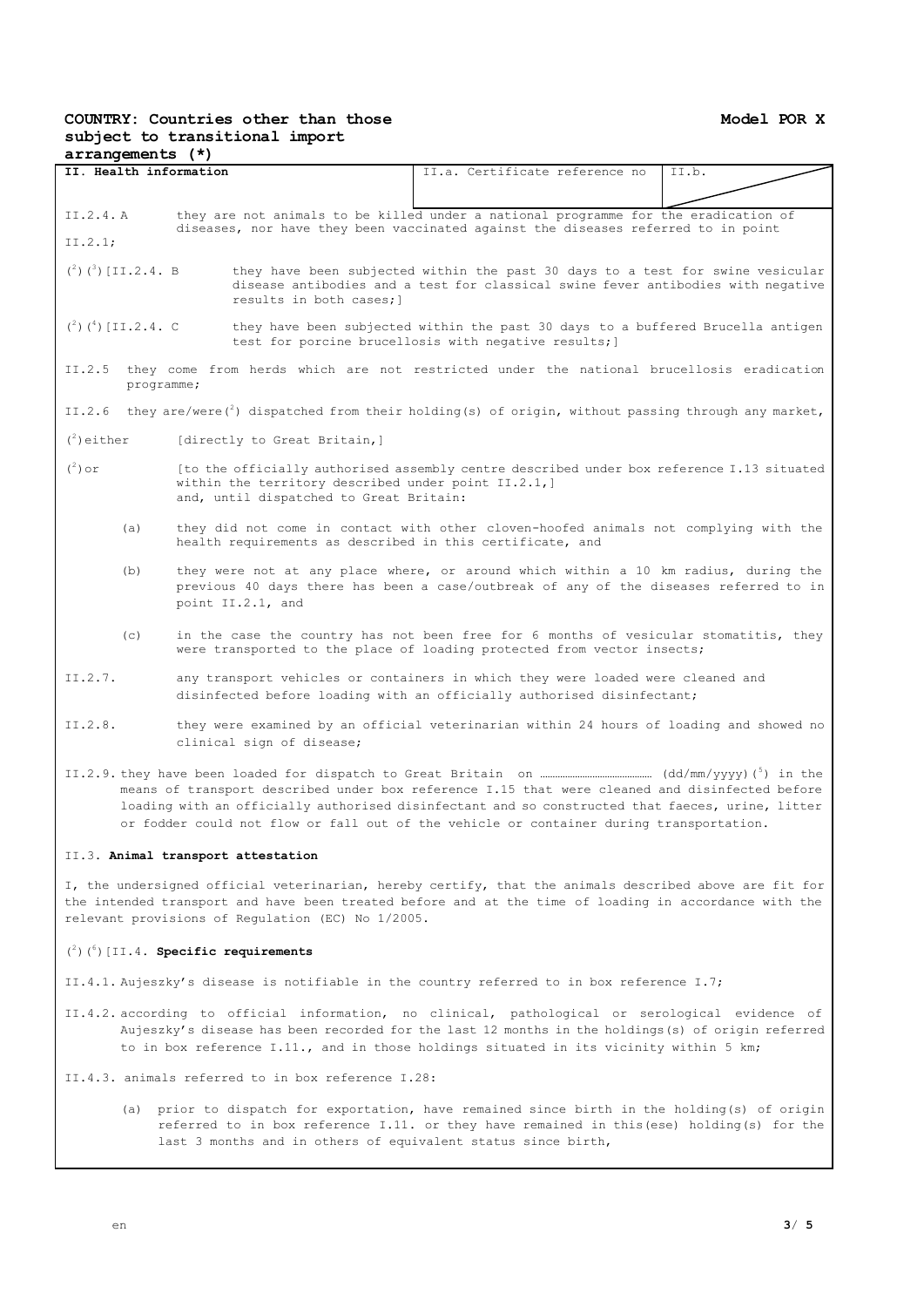### **COUNTRY: Countries other than those subject to transitional import arrangements (\*)**

| . Health information<br>II. | Certificate reference no<br>$\pm 1.3.$ $\Gamma$ . | $- -$<br>11.U. |  |  |  |
|-----------------------------|---------------------------------------------------|----------------|--|--|--|
|                             |                                                   |                |  |  |  |
|                             |                                                   |                |  |  |  |

- (b) have been isolated in accommodation approved by the competent authority for the last 30 days immediately prior to dispatch for export, without direct or indirect contact with other Suidae animals,
- (c) have been subjected to an ELISA test for the presence of  $Ig(')$  on sera taken at least 21 days after entry into isolation, with negative results; and, all animals in isolation have also given negative results to this test, and
- (d) have not been vaccinated against Aujeszky's disease and have not been in contact with vaccinated animals and the herd of origin has not been vaccinated during the previous 12 months.]

### **Notes**

(\*) Those countries subject to the transitional import arrangements include: an EU member State; Liechtenstein; Norway and Switzerland.

References to European Union legislation within this certificate are references to direct EU legislation which has been retained in Great Britain (retained EU law as defined in the European Union (Withdrawal) Act 2018).

References to Great Britain in this certificate include Channel Islands and Isle of Man.

This certificate is meant for live domestic porcine animals (*Sus scrofa*) intended for breeding or production.

After importation the animals must be conveyed without delay to the holding of destination where they shall remain for a minimum period of 30 days before further movement outside the holding, except in the case of animals dispatched directly to a slaughterhouse or of animals transiting Great Britain from one third country to another third country.

### **Part I:**

- Box reference I.8: Provide code of territory as appearing in Part 1 of Annex 1 to Regulation (EU) No 206/2010.
- Box reference I.13: The assembly centre, if any, must fulfil the conditions for its approval, as laid down in Part 5 of Annex 1 to Regulation (EU) No 206/2010.
- Box reference I.15: Registration number (railway wagons or container and lorries), fight number (aircraft) or name (ship) is to be provided. In case of unloading and reloading, the consignor must inform the BCP of entry into Great Britain.
- Box reference I.23: For containers or boxes, the container number and the seal number (if applicable) should be included.
- Box reference I.28.: Identification system: the animals must bear:
	- An individual number which permits tracing of their premises of origin. Specify the identification system (such as tag, tattoos, brand, chip, transponder).
	- An ear tag that includes the ISO code of the exporting country. The individual number must permit tracing of their premises of origin.
- Box reference I.28: Age: months.
- Box reference I.28.: Sex  $(M = male, F = female C = castrated)$ .